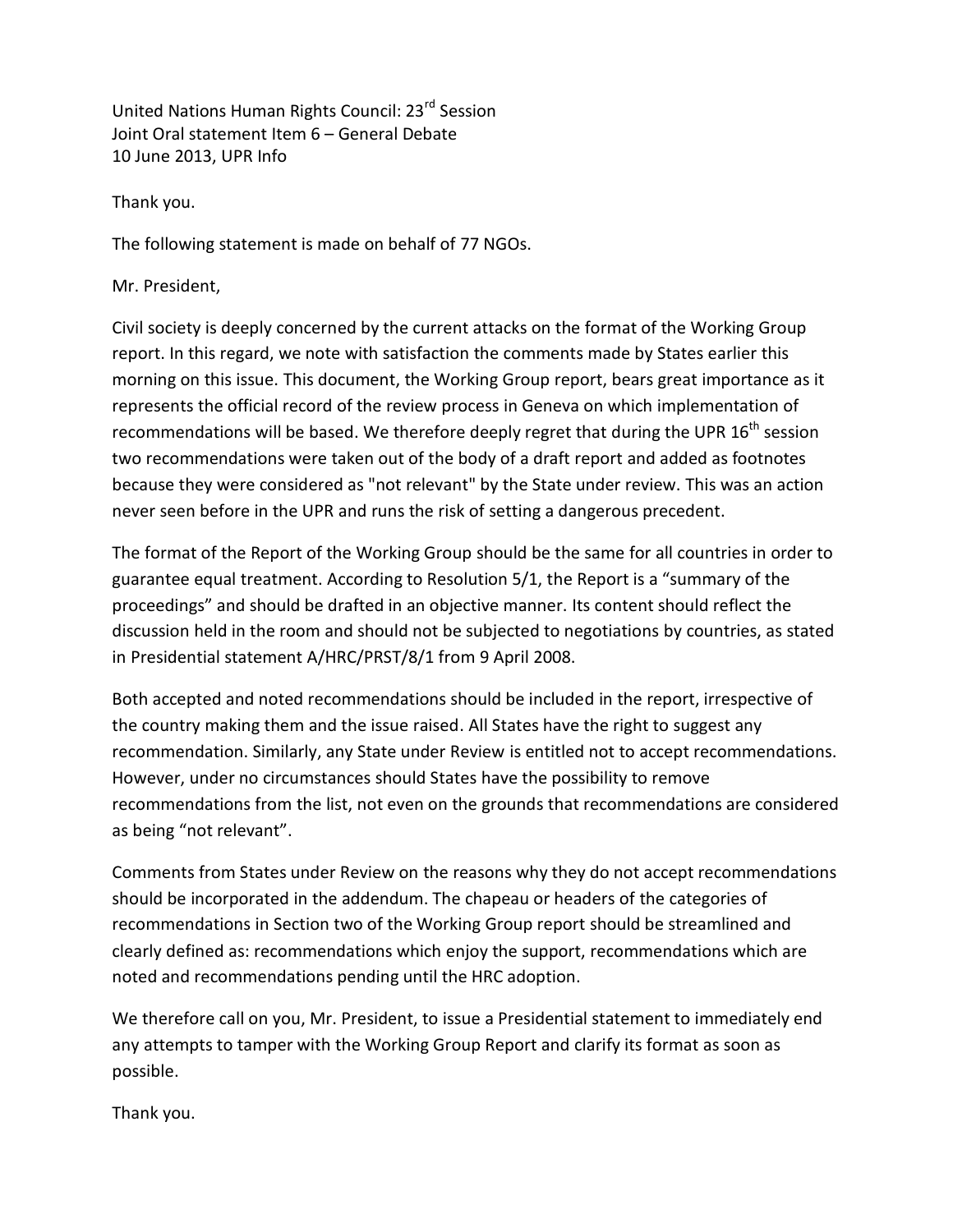## List of signatories:

- Accion Solidaria on HIV/Aids
- AFD International
- All India Christian Council
- Anti-Slavery International
- Ariel Foundation International
- Asian Forum for Human Rights and Development (FORUM-ASIA)
- Association pour l'Intégration et le Développement Durable au Burundi-AIDB
- Bahá'í International Community
- Bahrain Centre for Human Rights
- Belarus Helsinki Committee
- Canadian HIV /AIDS Legal Network
- Cairo Institute for Human Rights Studies
- Centre for Civil Liberties, Ukraine
- Child Rights Connect (formerly the NGO Group for the CRC)
- Child Rights International Network (CRIN)
- CIVICUS: World Alliance for Citizen Participation
- CIVILIS Human Rights
- COC Netherlands
- CODAP
- Colombian Commission of Jurists
- Commonwealth Human Rights Initiative
- Conectas Direitos Humanos
- Defence for Children International
- DIVERLEX Diversidad e Igualdad a Través de la Ley (Acting World Trans Secretary of ILGA)
- EACH European Association for Children in Hospital
- East and Horn of Africa Human Rights Defenders Project
- Edmund Rice International
- Egyptian Initiative for Personal Rights
- FIACAT
- FIDH Fédération interntionale pour les droits de l'homme
- Fondation Alkarama
- Franciscans International
- Geneva for Human Rights
- Georgian Young Lawyers Association
- German Forum Human Rights
- Global Initiative to End All Corporal Punishment of Children
- Helsinki Citizens' Assembly Vanadzor, Armenia
- Helsinki Committee for Human Rights in Bosnia and Herzegovina
- Human Rights House Foundation
- Human Rights House Sarajevo
- Human Rights Network Uganda (HURINET-U)
- IFOR